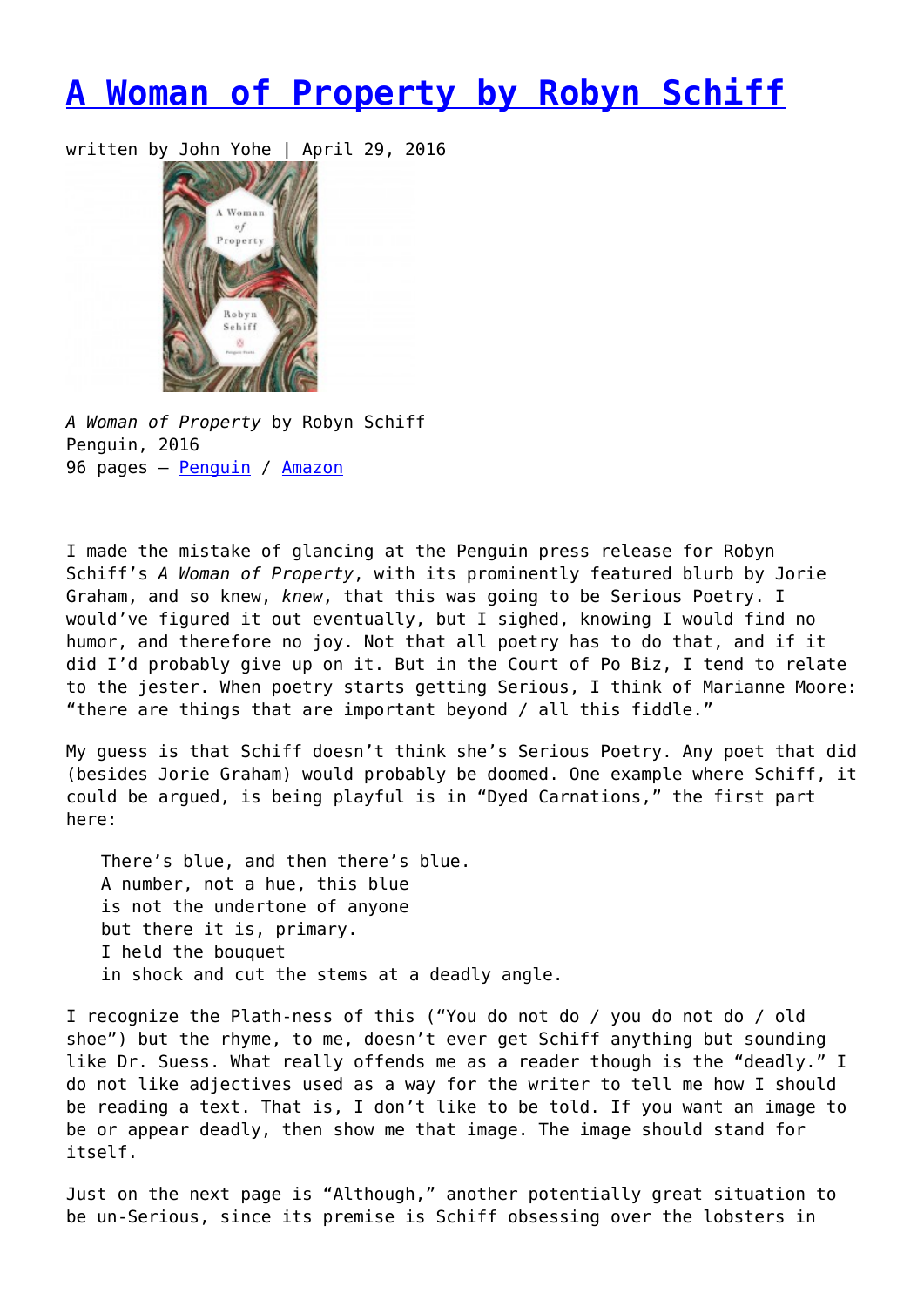their tank at a grocery store. Great set up, right? Except it's not. She just muses on them for while. Not even in an animal rights kinds of way, as in, Oh lobsters live to be sixty and mate for life. No, instead Schiff kind of betrays her title, *A Woman of Property*, as being about a middle-class white woman trying to find profundity in shopping.

And I would almost write off the whole book at this point, except something happens, something shifts, in the second half of "Although":

…in line

at the deli counter on a day the door was wide open to the possibility of early spring for which

sacrifice was made in the freezing dark a few weeks earlier, I saw a thinly slice rip of incandescent

honeyed ham dangling like the pendulum of a clock in the stringy grip of a wasp. No, not *like* a pendulum.

Not *like* a clock. I was young then and mistook nearly everything I have been carrying this for

a long time now.

It was a pendulum. It was a clock.

This is is serious poetry, a terrifying image, but what I love, and from which the power comes, is Schiff's abandonment of simile (although, she kind of gets to both use it and discard it at the same time, but ok, well done). Here, nothing is like anything. Or, that is, metaphor trumps simile every time. Could the image of the wasp carrying a piece of meat have stood on its own? Maybe, in a weird creepy way, but Schiff is taking us on her thinking process: she has to first think of the image as 'like' something in order to transcend into thinking of it as metaphor. She has to say 'like' and then 'is' for us to understand the image, as she sees it, on more than one level, otherwise we'd never (or, probably not) see the swaying meat as a clock, as in a reminder of the passing of time, and of death.

And so I find myself rebutted: the image here can't just stand for itself: it needs, we need, the poet to reveal, and connect to, a larger meaning.

Did she need the first half of the poem, and the lobsters, to get there? That is my doubt. In any case, I prefer Schiff in her shorter poems, more political ones, like "A Doe Does Not Replace Iphigenia On The Sacrificial Altar" and especially "Amerithrax," where anthrax becomes a metaphor for America and its foreign policy, where seriousness is perhaps more